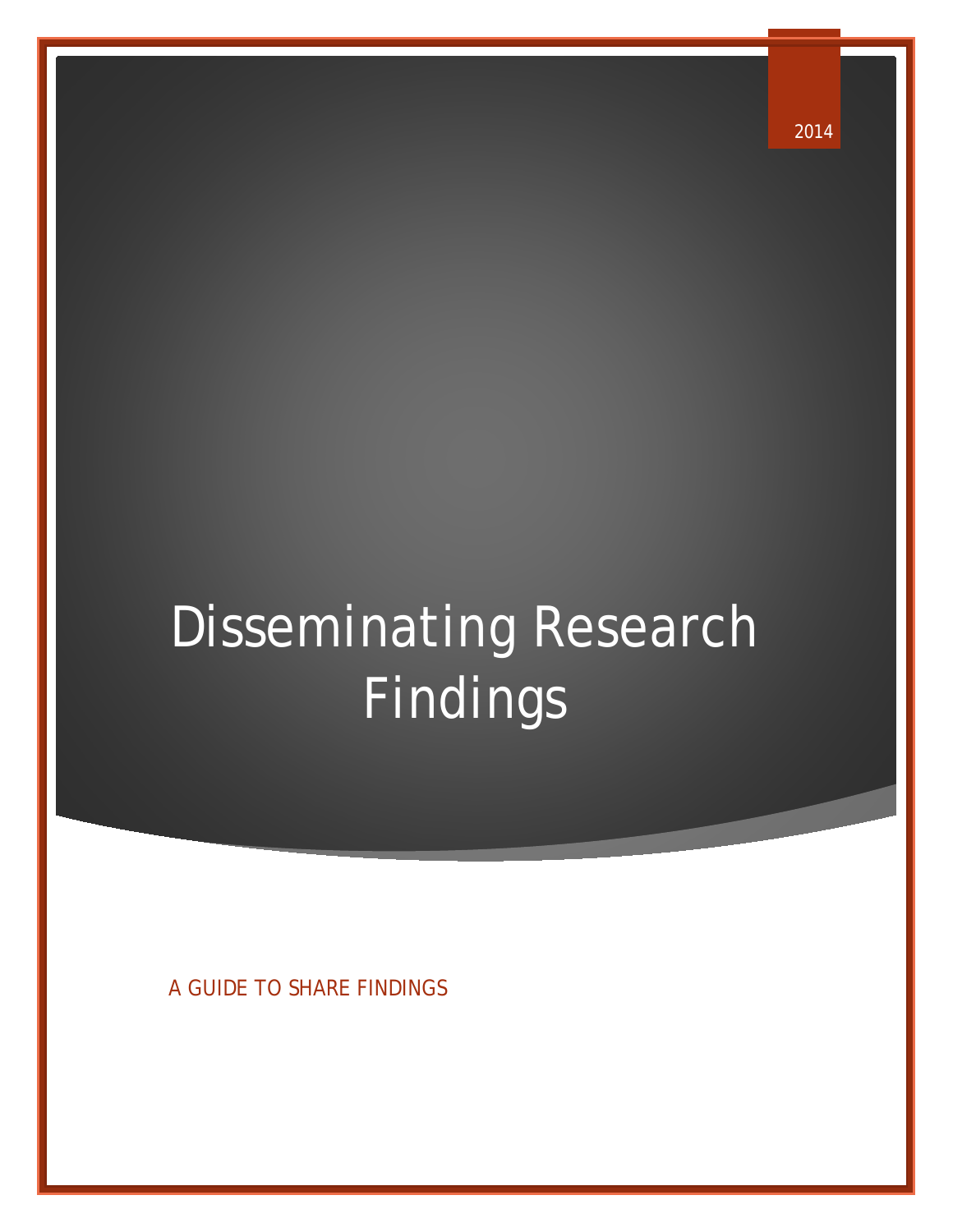## Disseminating Research Findings

## A Guide to Share Findings

Research findings have contributed to many advances in medicine and public health initiatives. Often, however, improved health care practices and more effective prevention efforts based on new research knowledge are delayed by incomplete communication of research results. Researchers are often quite good at communicating with other researchers through scientific publications, presentations and news releases. Key findings should be disseminated appropriately among all relevant community groups, including those who have collaborated in research, may be affected by new practices and programs and need to invest in or implement the findings. In fact, many



people view the appropriate distribution of research findings as an ethical obligation of researchers and research institutes.

Developing a dissemination plan is a step-bystep process that starts with identifying the message and audience. Specific goals and objectives for dissemination must be determined and carefully described for each component. There are several things that need to be addressed. First of all, specific goals and objectives for dissemination must be determined and carefully described.

Appropriate channels of communication must also be identified for target audiences. These audiences that need to be considered can include study participants, other researchers, media outlets, health departments, community groups and members, government/policymakers. Messages and informational materials must be tailored for each audience. Various types of dissemination channels need to be used in order for the information to reach different types of people through different types of venues. It is also essential to utilize the existing resources within an area or group.

Planning and preparation can lead to dissemination efforts accomplished easily and smoothly. If resources are available, the dissemination effort should be evaluated to determine what worked and what did not work in order to improve on future efforts.